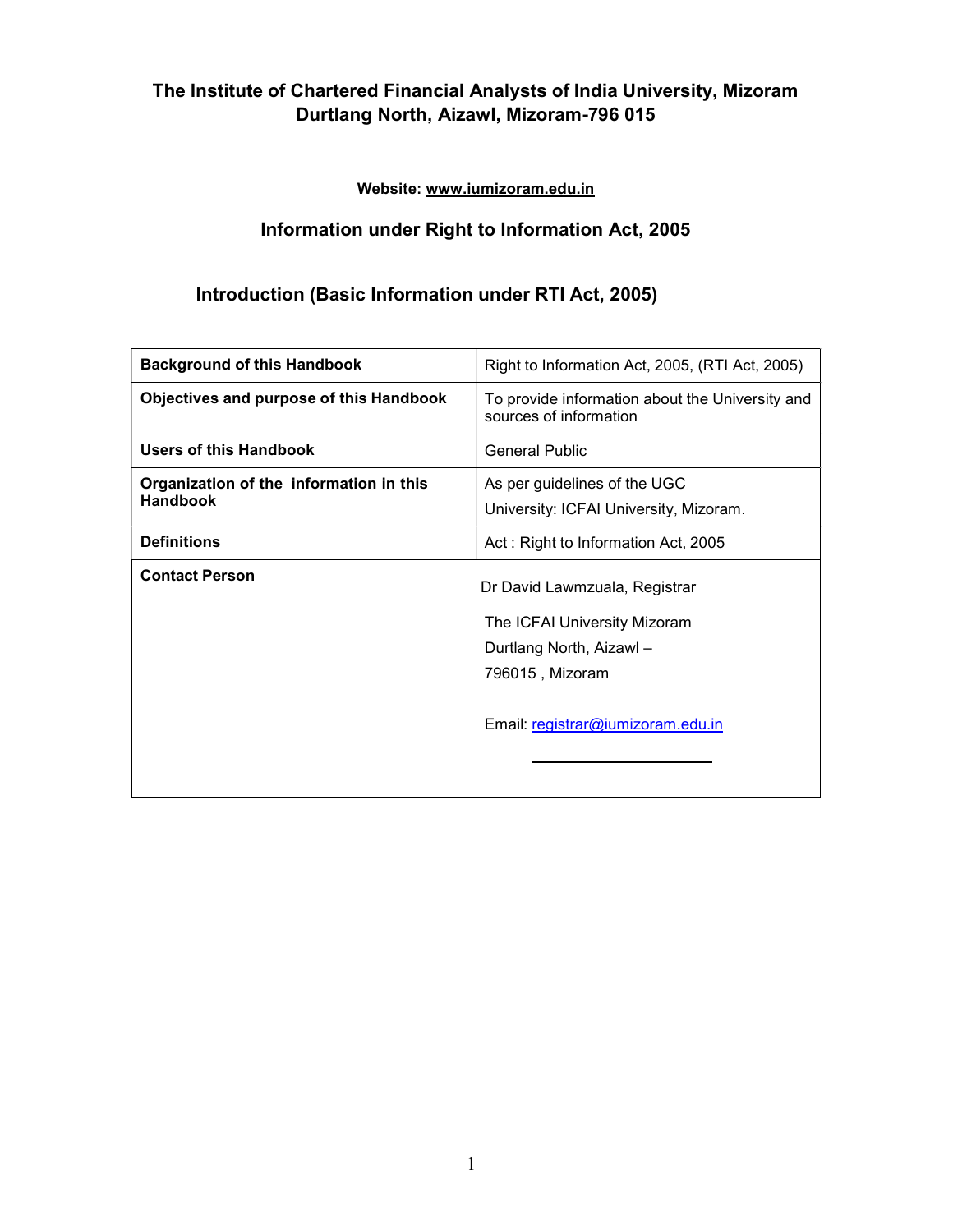Website: www.iumizoram.edu.in

### Information under Right to Information Act, 2005

### 1. The particulars of Organization, Functions and Duties

a) Establishment **October 2006** 

www.iumizoram.edu.in

#### b) Mission and Objectives

https://iumizoram.edu.in/aboutus.html

#### c) Main activities/functions of the Institute

ICFAI University activities comprise of providing high quality and industry relevant education in the areas of Accounting, Financial Analysis and Management, Business Management, Applied Sciences and Technology, Law, Education, Medical Sciences and related areas.

### 1. Full time PG Programs

https://iumizoram.edu.in/mba-program.html

### 2. Full time UG programs

https://iumizoram.edu.in/bba-Program.html

### 3. Flexible Learning Programs

www.iumizoram.edu.in/flexibleprograms.asp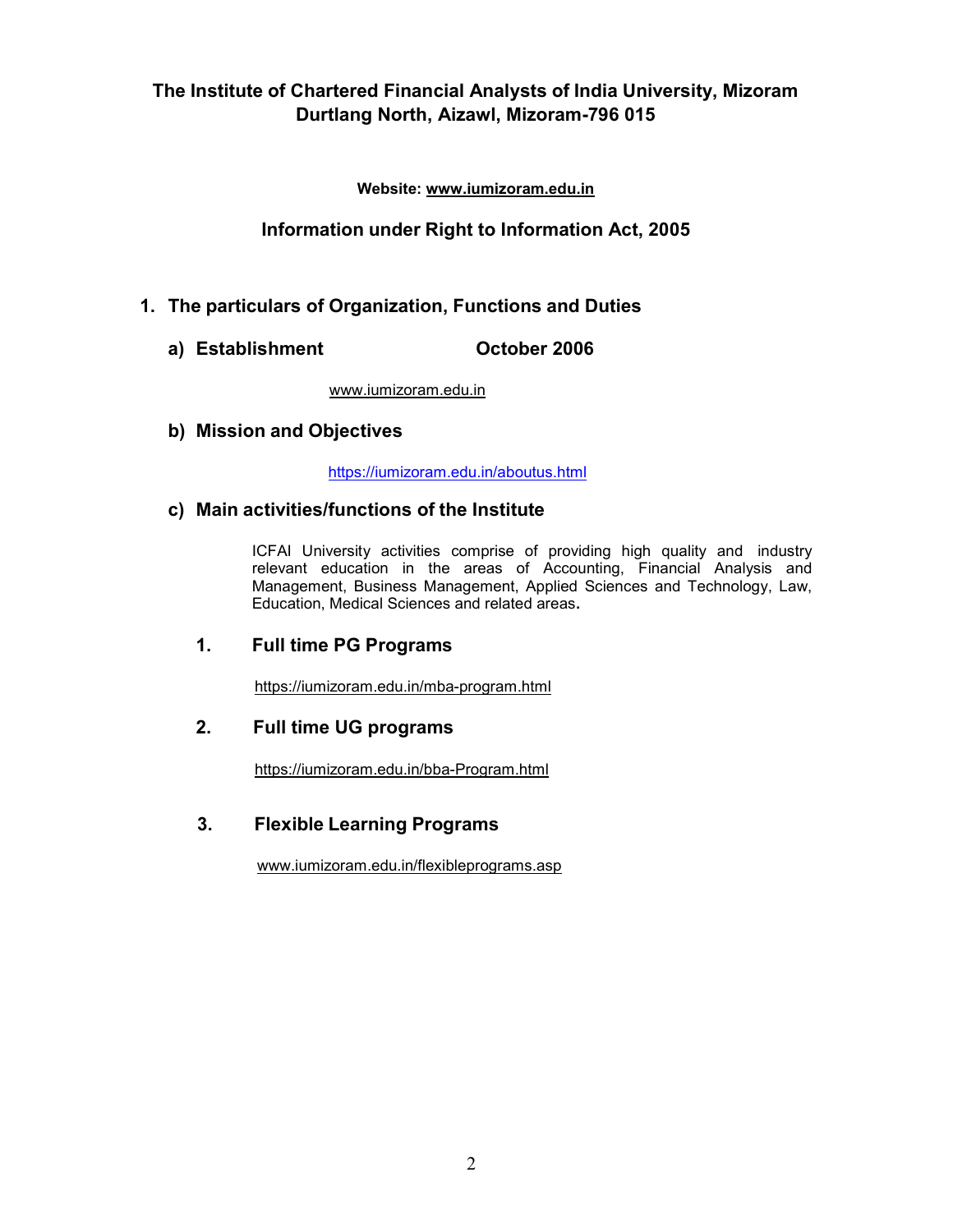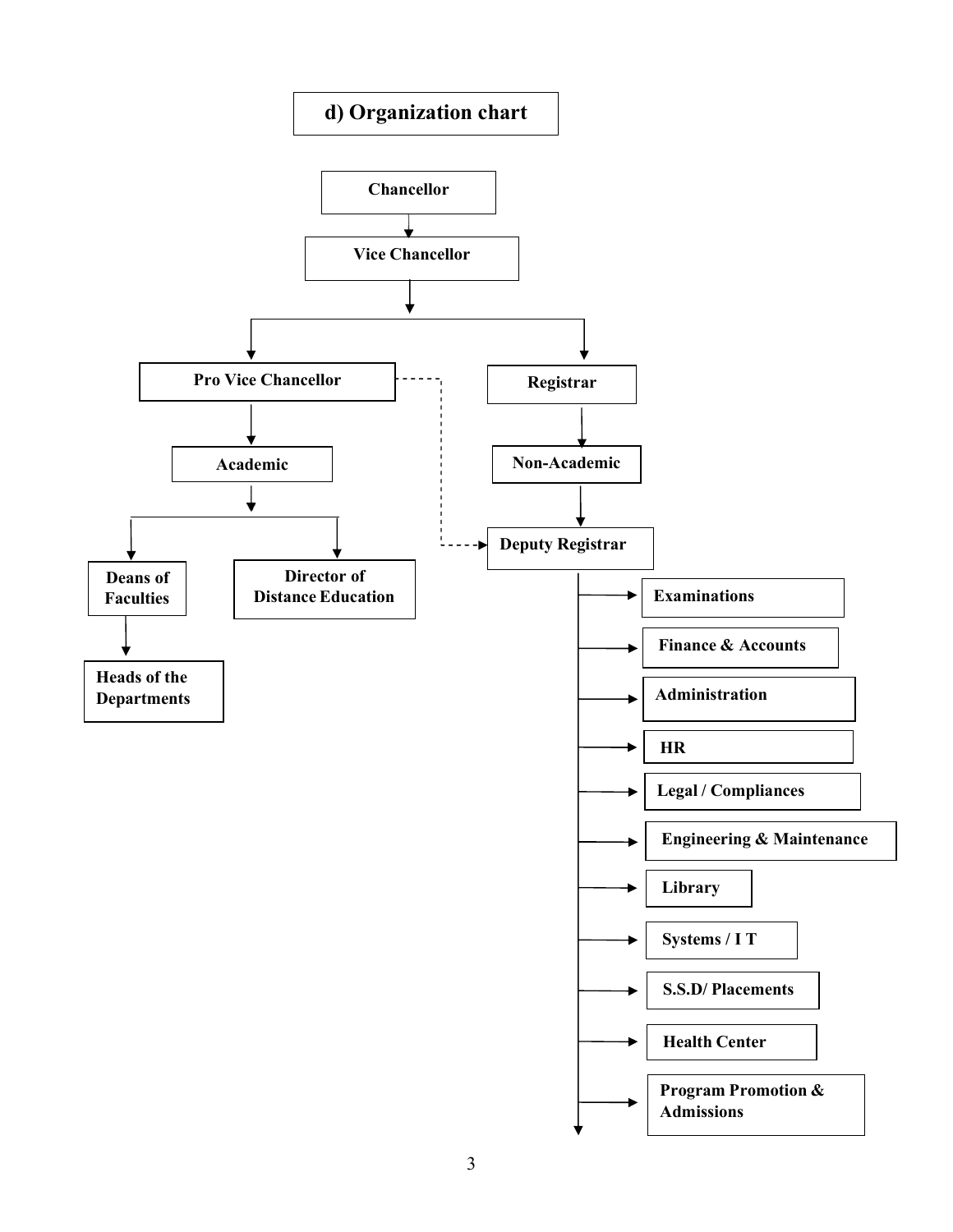# d) Address of the University

The ICFAI University, Mizoram Durtlang North, Aizawl, Mizoram-796015

# e) University working hours

| <b>Sunday</b>   | ÷    | Holiday                    |
|-----------------|------|----------------------------|
| Library         | ÷.   | 9.00 a.m. to 5.00 p.m.     |
| Administration  | - 11 | 9.00 a.m. to 5.30 p.m.     |
| <b>Teaching</b> |      | (as per academic calendar) |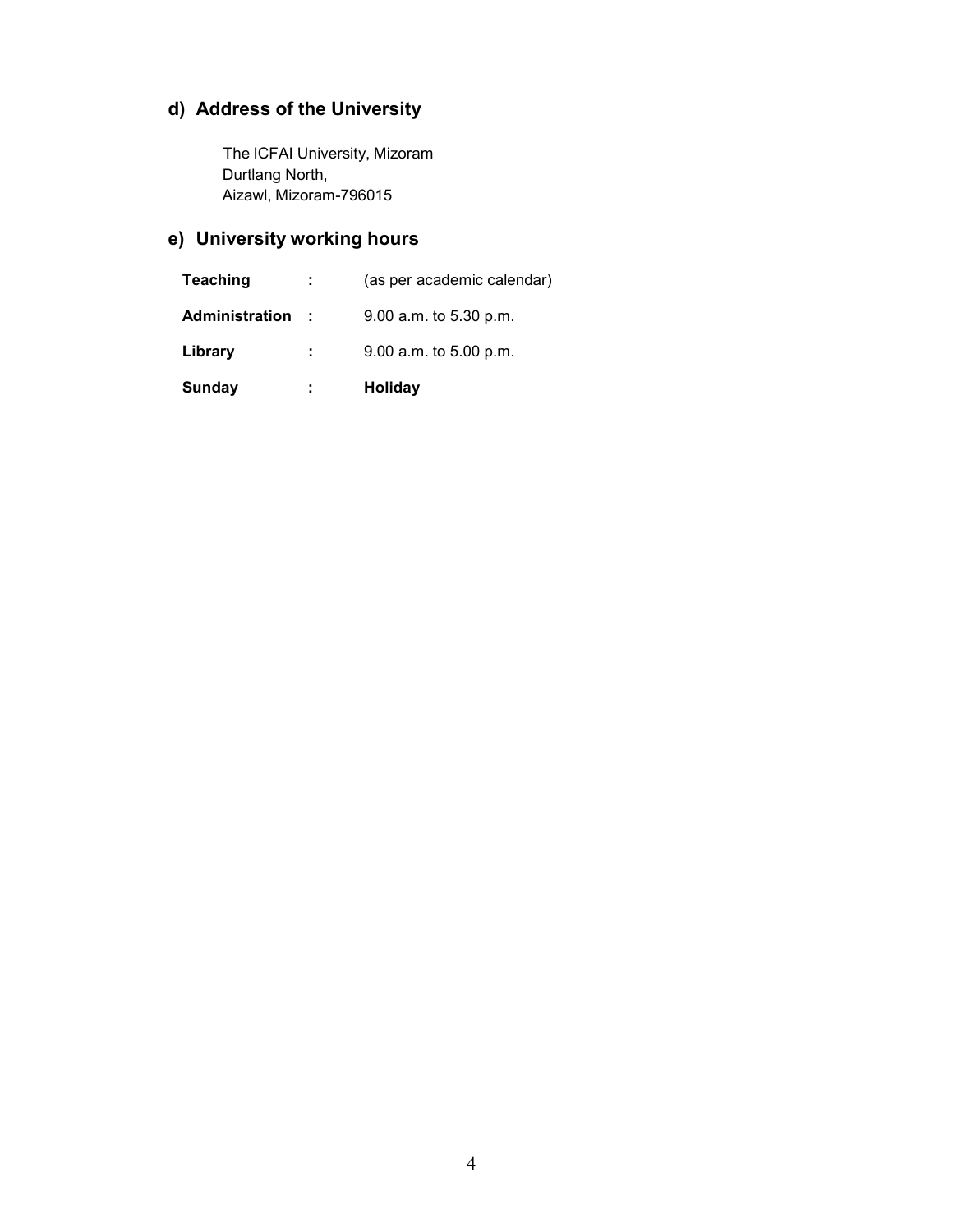Website: www.iumizoram.edu.in

### Information under Right to Information Act, 2005

### 2. The Powers and Duties of Officers and Employees

### Officers of the University

(as per the University Act)

#### 11. The following shall be the officers of the University:

- (a) The Chancellor;
- (b) The Vice Chancellor;
- (c) The Registrar;
- (d) The Finance Officer; and
- (e) Such other officers as may be declared by the Statutes to be officers of the University.
- 13. (1) The Sponsor shall, with the prior approval of the Visitor, appoint a person suitable to be appointed as the Chancellor of the University.
	- (2) The Chancellor so appointed shall hold the office for a period of five years.
	- (3) The Chancellor shall be the head of the University.
	- (4) The Chancellor shall preside at the meeting of the Board of Governors and shall, when the Visitor is not present, preside at the convocation of the University for Conferring Degrees, diplomas, Charters, Designations or Certificates.
	- (5) The Chancellor shall have the following powers, namely:-
		- (a) To call for any information or record;
		- (b) To appoint the Vice-Chancellor;
		- (c) To remove the Vice-Chancellor;
		- (d) Such other powers as may be conferred on him by this Act or the Statutes made thereunder.
- 14. (1) The Vice-Chancellor shall be appointed on such terms and conditions as may be prescribed by the statutes for a term of four years by the Chancellor.
	- (2) The Vice-Chancellor shall be appointed by the Chancellor from a panel of three persons recommended by the Board of Governors and shall hold office for a term of four years, Provided that, after expiration of the term of four years, the Vice-Chancellor shall be eligible for re-appointment for another term not exceeding four years.
	- (3) The Vice-Chancellor shall be the Principal executive and academic officer of the University and shall exercise general supervision and control over the affairs of the University and give effect to the decisions of the authorities of the University.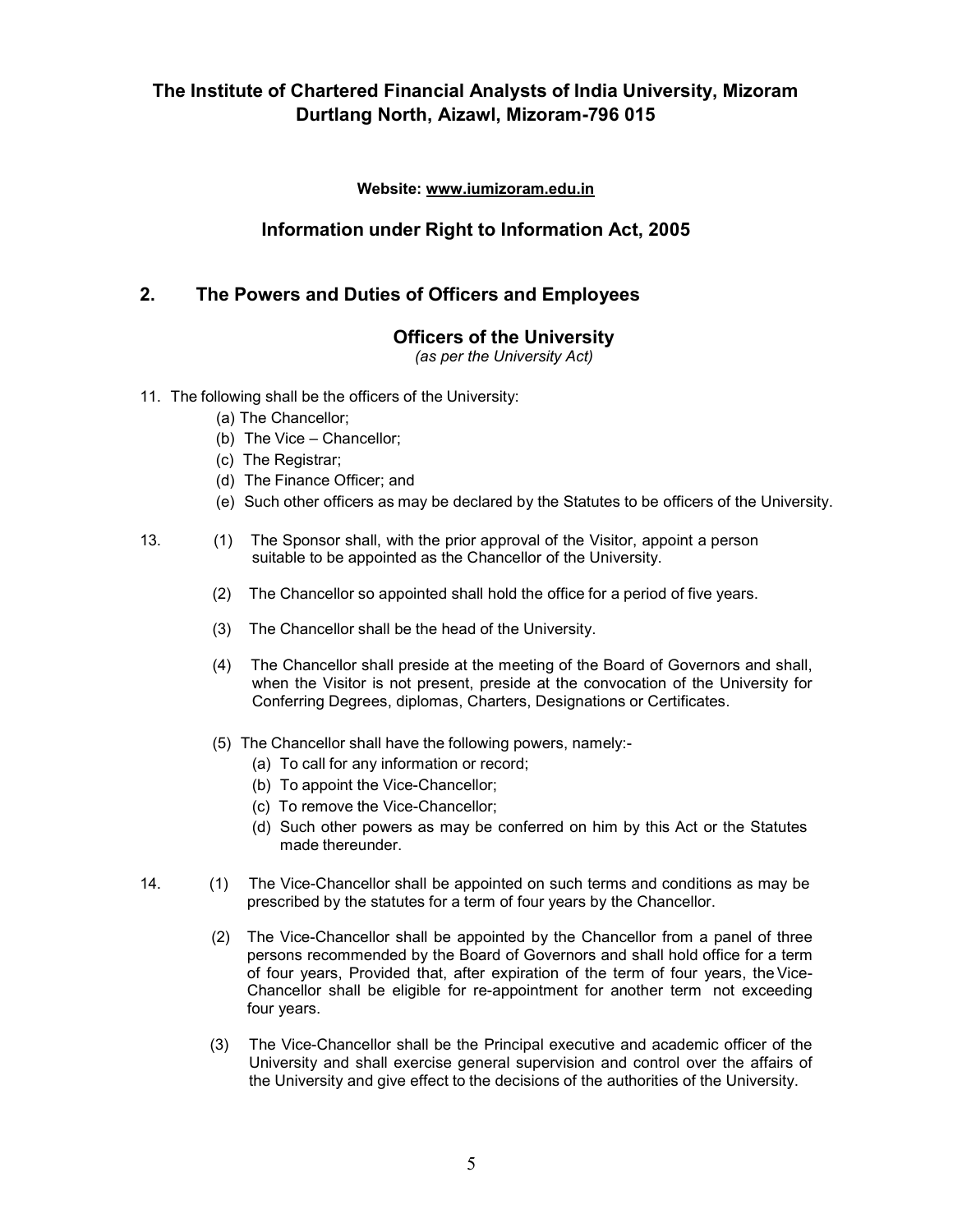(4) If in the opinion of the Vice-Chancellor it is necessary to take immediate action on any matter for which powers are conferred on any other authority by or under this Act, he may take such action as he deems necessary and shall at the earliest opportunity thereafter report his action to such officers or authority as would have in the ordinary course dealt with the matter.

> Provided that if in the opinion of the concerned authority such action should not have been taken by the Vice-Chancellor, then such case shall be referred to the Chancellor, whose decision thereon shall be final.

> Provided further that where any such action taken by the Vice-Chancellor affects any person in the service of the University, such person shall be entitled to prefer, within three months from the date on which such action is communicated to him, an appeal to the Board of Governors and the Board of Governors may confirm or modify or reverse the action taken by the Vice-Chancellor.

- (5) If in the opinion of the Vice-Chancellor any decision of any authority of the University is outside the powers conferred by this Act, Statutes or is likely to be prejudicial to the interest of the University, he shall request the concerned authority to revise its decision within seven days from the date of his decision and in case the authority refuses to revise such decision wholly or partly or fails to take any decision within seven days, then such matter shall be referred to the Chancellor and his decision thereon shall be final.
- (6) The Vice-Chancellor shall exercise such other powers and perform such other duties as may be laid down by the Statutes or the Rules.
- (7) The Vice-Chancellor shall preside at the convocation of the University in the absence of both, the Visitor and the Chancellor, for conferring degrees, diplomas, Charters, Designations or Certificates.
- (8) The Chancellor is empowered to remove the Vice-Chancellor after due enquiry. It will be open to the Chancellor to suspend the Vice-Chancellor during enquiry depending upon the seriousness of the charges, as he may deem fit.
- 15. Deans of faculties shall be appointed by the Vice-Chancellor in such manner and shall exercise such powers and perform such duties as may be prescribed by Statutes.
- 16. (1) The appointment of the Registrar shall be made in such manner as may be prescribed by the Statutes.
	- (2) All contracts shall be signed and all documents and records shall be authenticated by the Registrar on behalf of the University.
	- (3) The Registrar shall exercise such other powers and perform such other duties as may be prescribed or may be required from time to time, by the Board of Governors.
	- (4) The Registrar shall be responsible for the due custody of the records and the common seal of the University and shall be bound to place before the Chancellor, the Vice-Chancellor or any other authority, all such information and documents as may be necessary for transaction of their business.
	- (5) The Registrar shall exercise such powers and perform such duties as may be prescribed by the Statutes.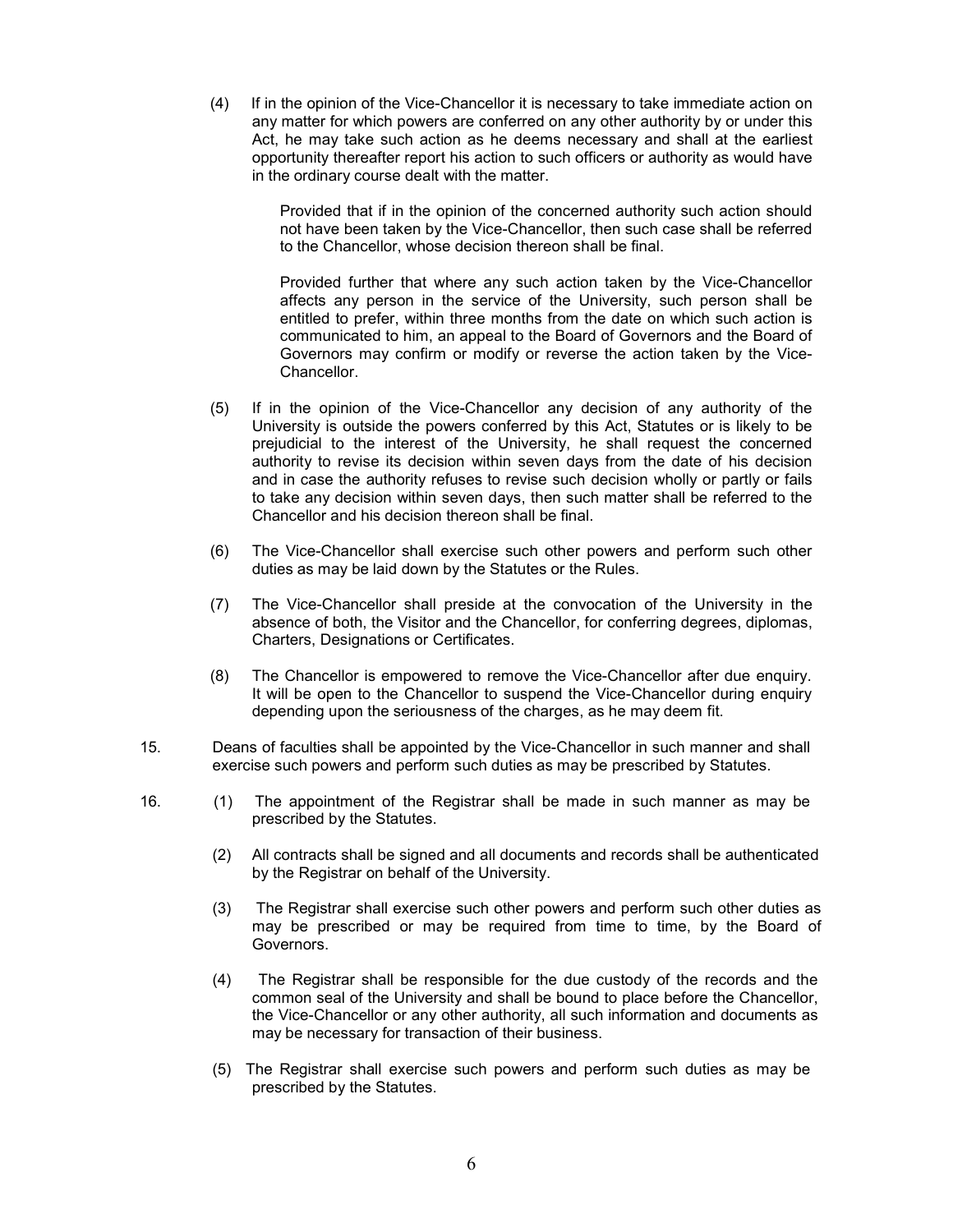- 17. The Finance Officer shall be appointed by the Board of Governors in such manner and shall exercise such powers and perform such duties as may be prescribed.
- 18. The manner of appointment, terms and conditions of service and powers and duties of the other officers of the University shall be such as may be prescribed.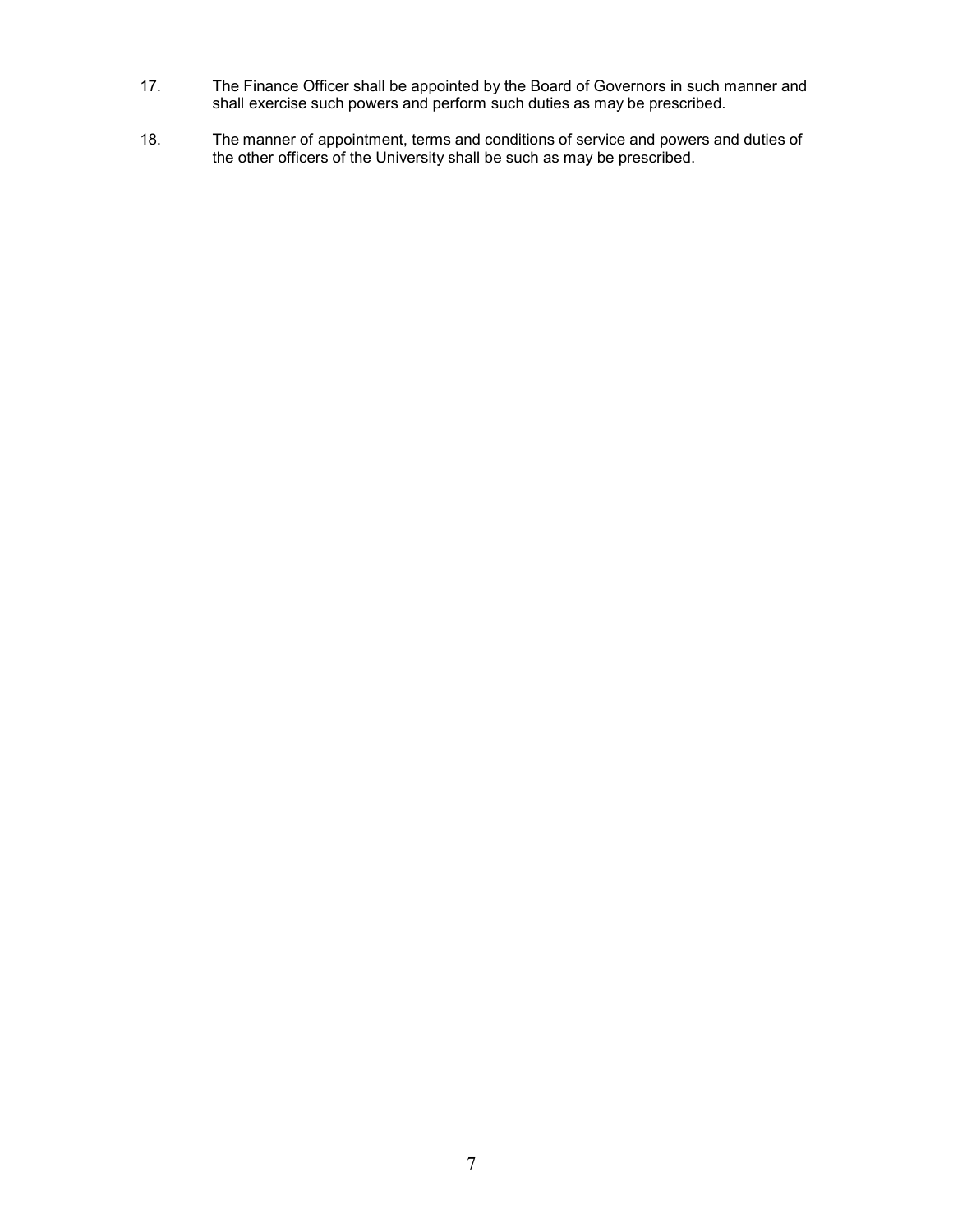Website: www.iumizoram.edu.in

### Information under Right to Information Act, 2005

### 3. Procedure followed in the decision-making process, including channels of supervision and accountability.

Decisions in various matters are taken by the appropriate authorities of the University as per the procedures, laid down under the various provisions of the Act, Statutes and Rules of the University.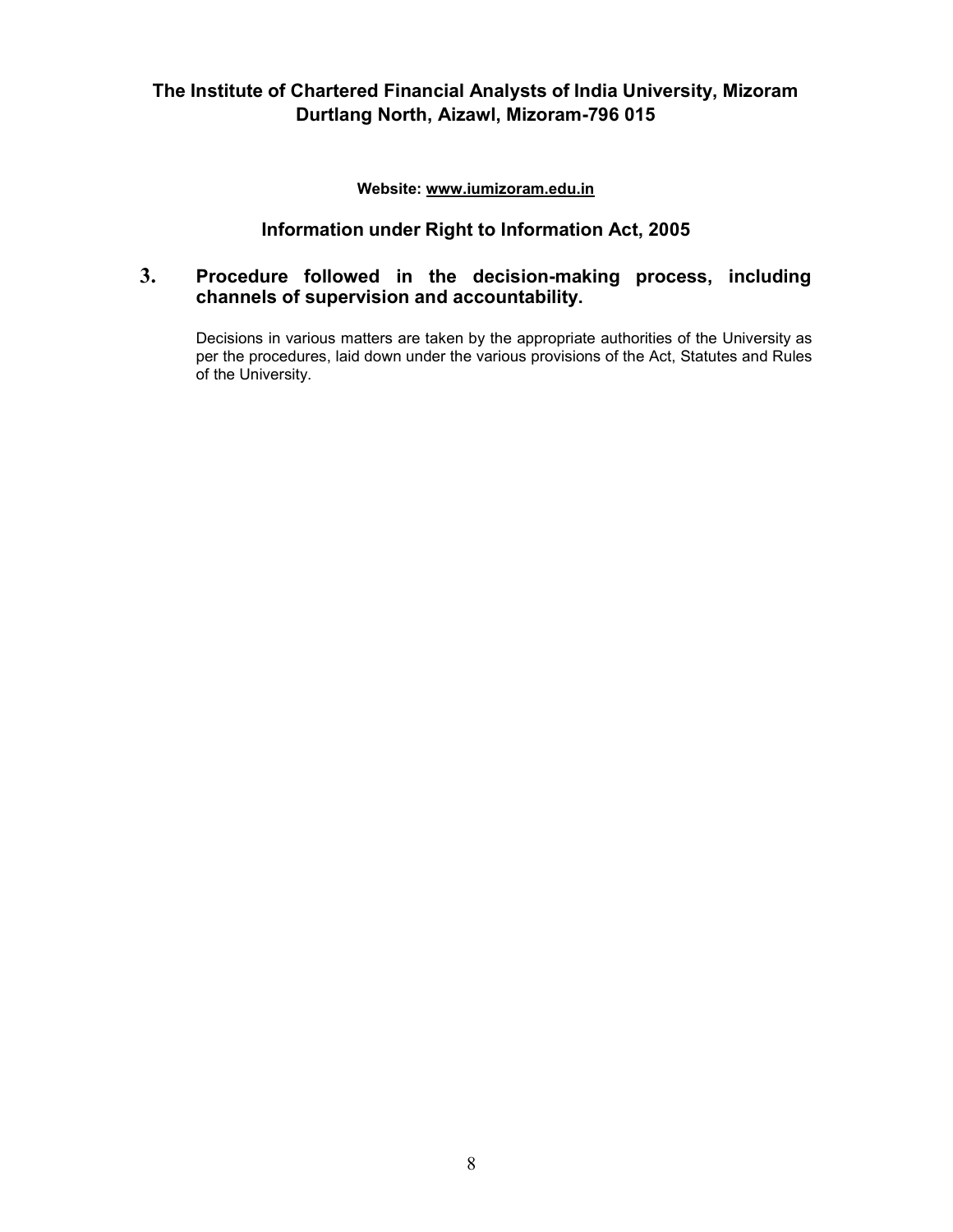Website: www.iumizoram.edu.in

# Information under Right to Information Act, 2005

# 4. The norms set by it for the discharge of its functions.

Norms and standards for various programs of the University are set by the respective Academic Committees which also monitor the various academic programs.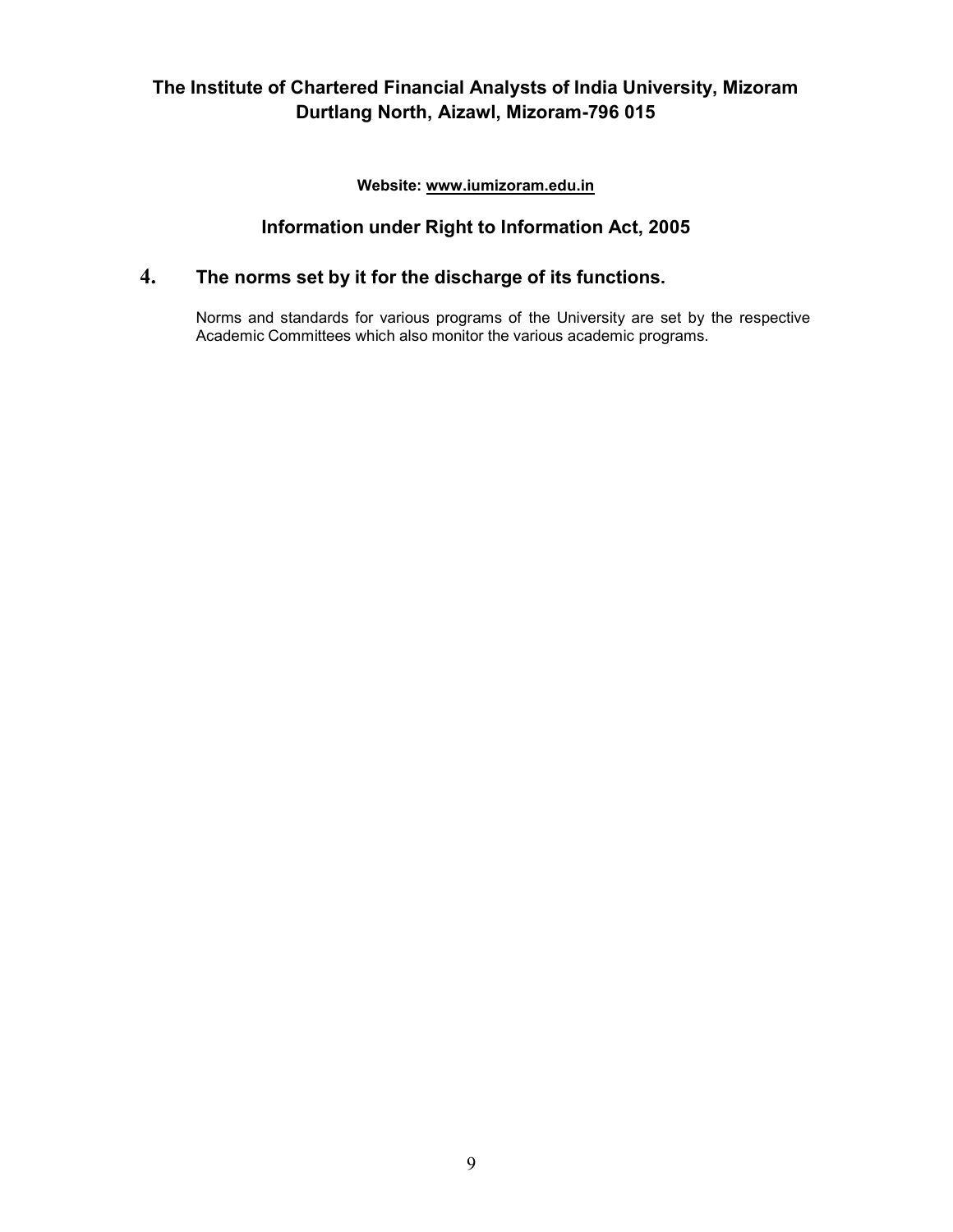Website: www.iumizoram.edu.in

## Information under Right to Information Act, 2005

#### 5. The Rules, Regulations, instructions, manuals and records held by it or under its control or used by its employees for discharging its functions.

- A. The Institute of Chartered Financial Analysts of India University Mizoram Act, 2006
- B. First Statutes
- C. Rules

#### Authorities of the University (as per the University Act)

19. The following shall be the authorities of the University, namely:

- (a) The Board of Governors;
- (b) The Board of Management;
- (c) The Academic Council;
- (d) The Finance Committee; and
- (e) Such other authorities as may be declared by the Statutes to be the authorities of the University.
- 20. (1) The Board of Governors shall consist of the following:
	- (a) The Chancellor
	- (b) The Vice-Chancellor
	- (c) Three persons nominated by the Sponsor;
	- (d) One representative of the State Government
	- (e) An educationist of repute to be nominated by the State Government;
	- (f) One academician to be nominated by the Visitor.
	- (2) The Chancellor shall be the Chairman of the Board of Governors.
	- (3) The Registrar shall be an ex-officio Secretary of the Board of Governors.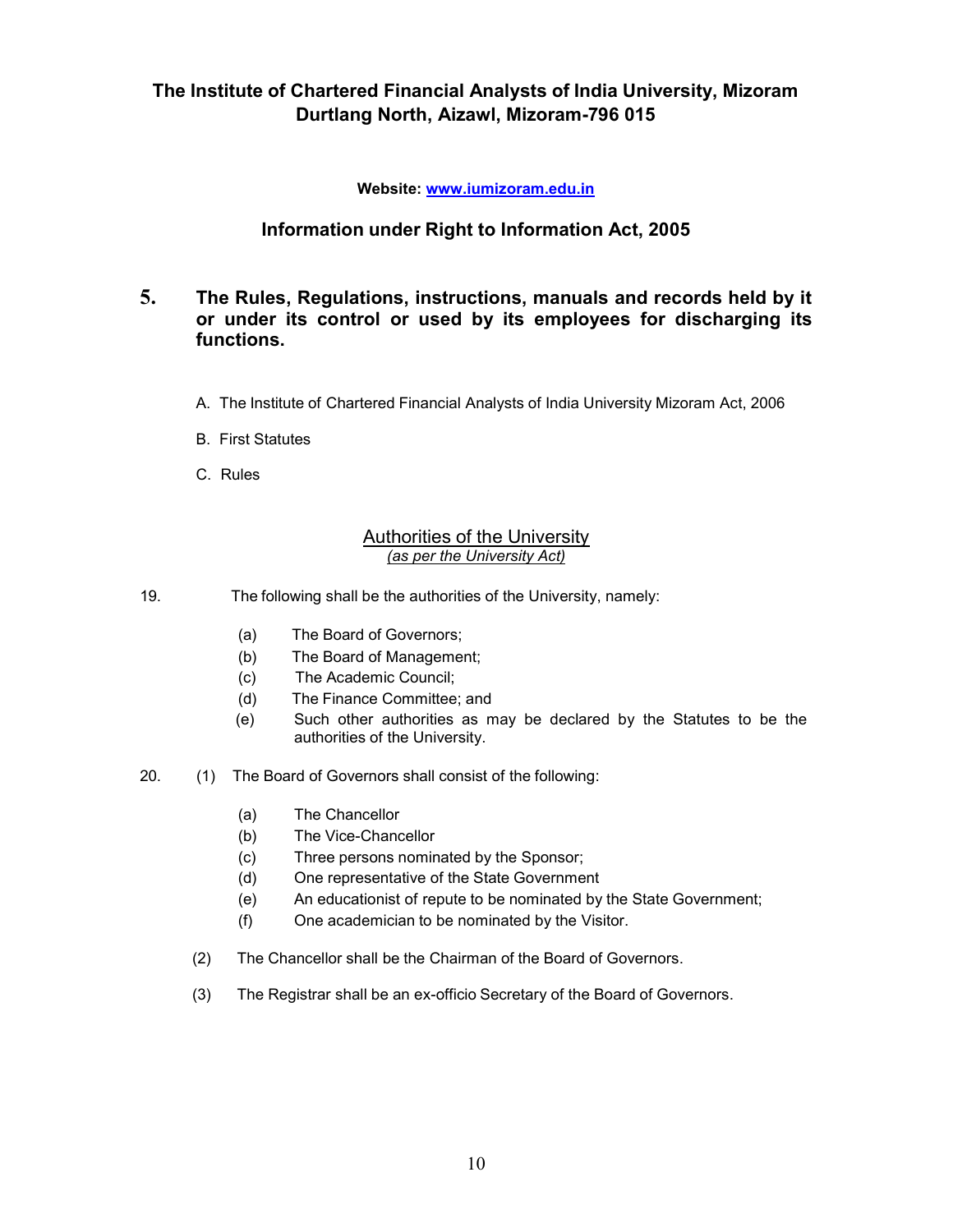- (4) The Board of Governors shall be the supreme authority and principal governing body of the University and shall have the following powers, namely:
- (a) To appoint the Statutory Auditors of the University;
- (b) To lay down policies to be pursued by the University;
- (c) To review decisions of the other authorities of the University if they are not in conformity with the provisions of this Act, or the Statutes or the Rules;
- (d) To approve the budget and annual report of the University;
- (e) To make new or additional Statutes and Rules or amend or repeal the earlier Statutes and Rules;
- (f) To take decision about voluntary winding up of the University;
- (g) To approve proposals for submission to the State Government; and
- (h) To take such decisions and steps as are found desirable for effectively carrying out the objects of the University.
- 5. The Board of Governors shall meet at least twice in a calendar year at such time and place as the Chancellor thinks fit.
- 21. (1) The Board of Management shall consist of:
	- (a) The Vice-Chancellor;
	- (b) The Registrar;
	- (c) Four persons, nominated by the Sponsor;
	- (d) Two Deans of the faculties as nominated by the Chancellor;
	- (e) One representative to be nominated by the State Government;
	- (2) The Vice-Chancellor shall be the Chairperson of the Board of Management and the Registrar shall be the Secretary of the Board of Management.
	- (3) The powers and functions of the Board of Management shall be such as may be prescribed.
- 22. (1) The Academic Council shall consist of:
	- (a) The Vice-Chancellor Chairman
	- (b) The Registrar Secretary
	- (c) Such other members as may be prescribed in the Statutes.
	- (2) The Academic Council shall be the principal academic body of the University and shall, subject to the provisions of this Act, the Statutes and the Rules, co-ordinate and exercise general supervision over the academic policies of the University.
- 23. (1) The Finance Committee shall consist of:
	- (a) The Vice-Chancellor Chairman
	- (b) The Registrar Secretary
	- (c) The Finance Officer
	- (d) Such other members as may be prescribed in the Statutes.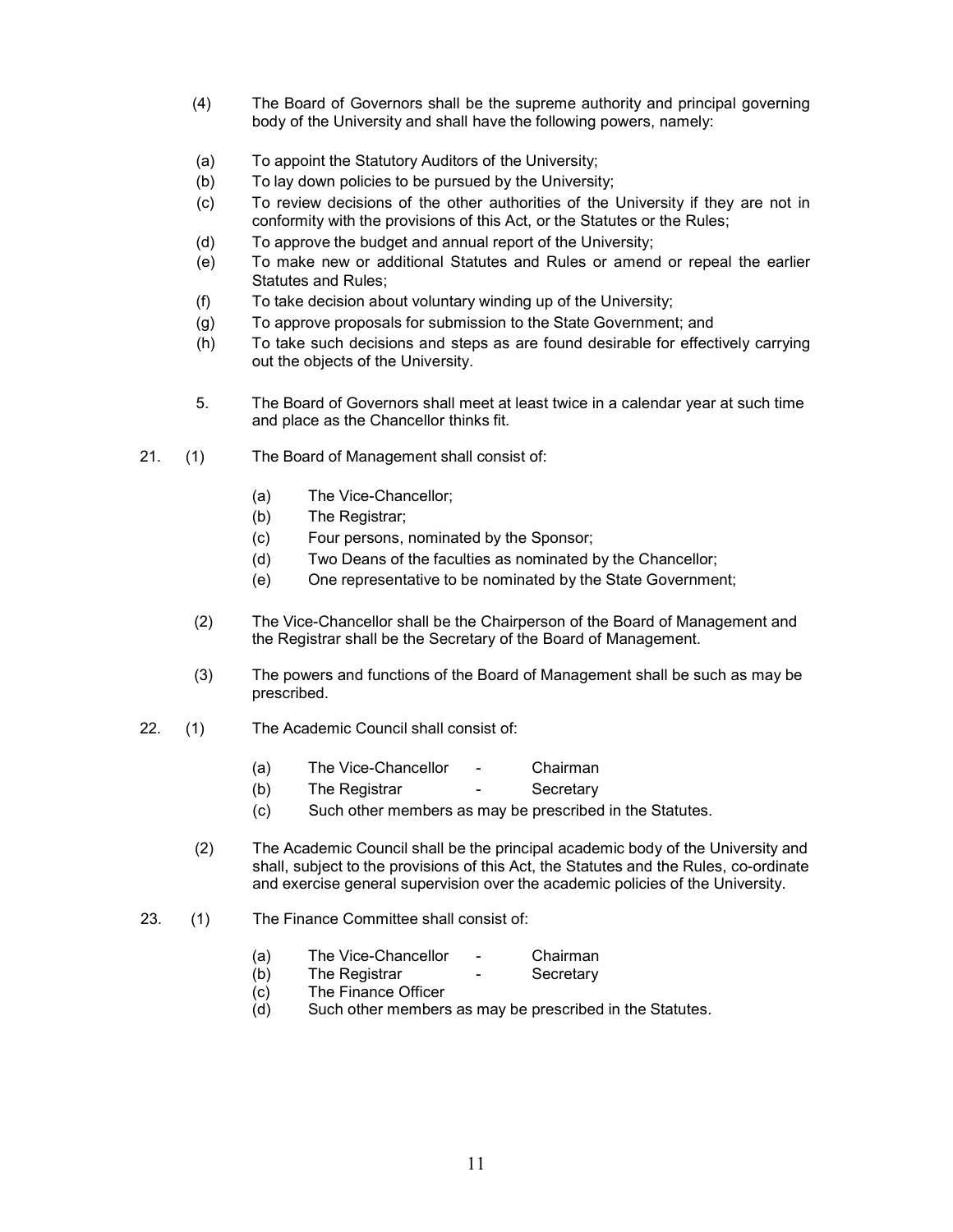- (2) The Finance Committee shall be the principal financial body of the University to take care of financial matters and shall, subject to the provisions of this Act, Statutes and Rules, co-ordinate and exercise general supervision over the financial matters of the University.
- 24. The constitution, powers and functions of the other authorities of the University shall be such as may be prescribed.
- 25. No act or proceeding of any authority of the University shall be invalid merely by reason of the existence of any vacancy or defect in the constitution of the authority.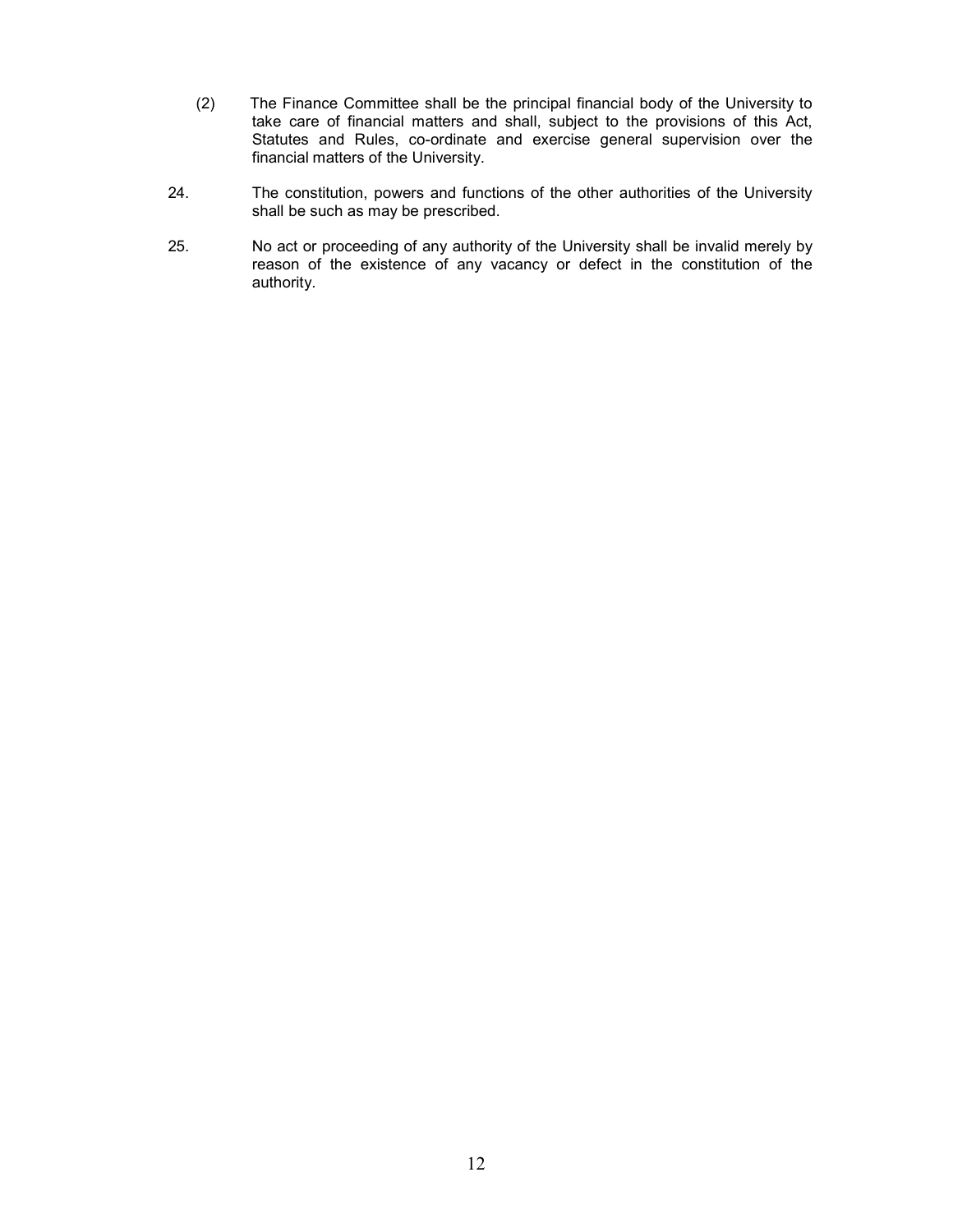Website: www.iumizoram.edu.in

# Information under Right to Information Act, 2005

#### 6. A Statement of the categories of documents that are held by it or under its control

- a) The Institute of Chartered Financial Analysts of India University Mizoram Act 2006, First Statutes and Rules of the University.
- b) ICFAI University Brochure.
- c) Annual Report
- d) Calendar of Programs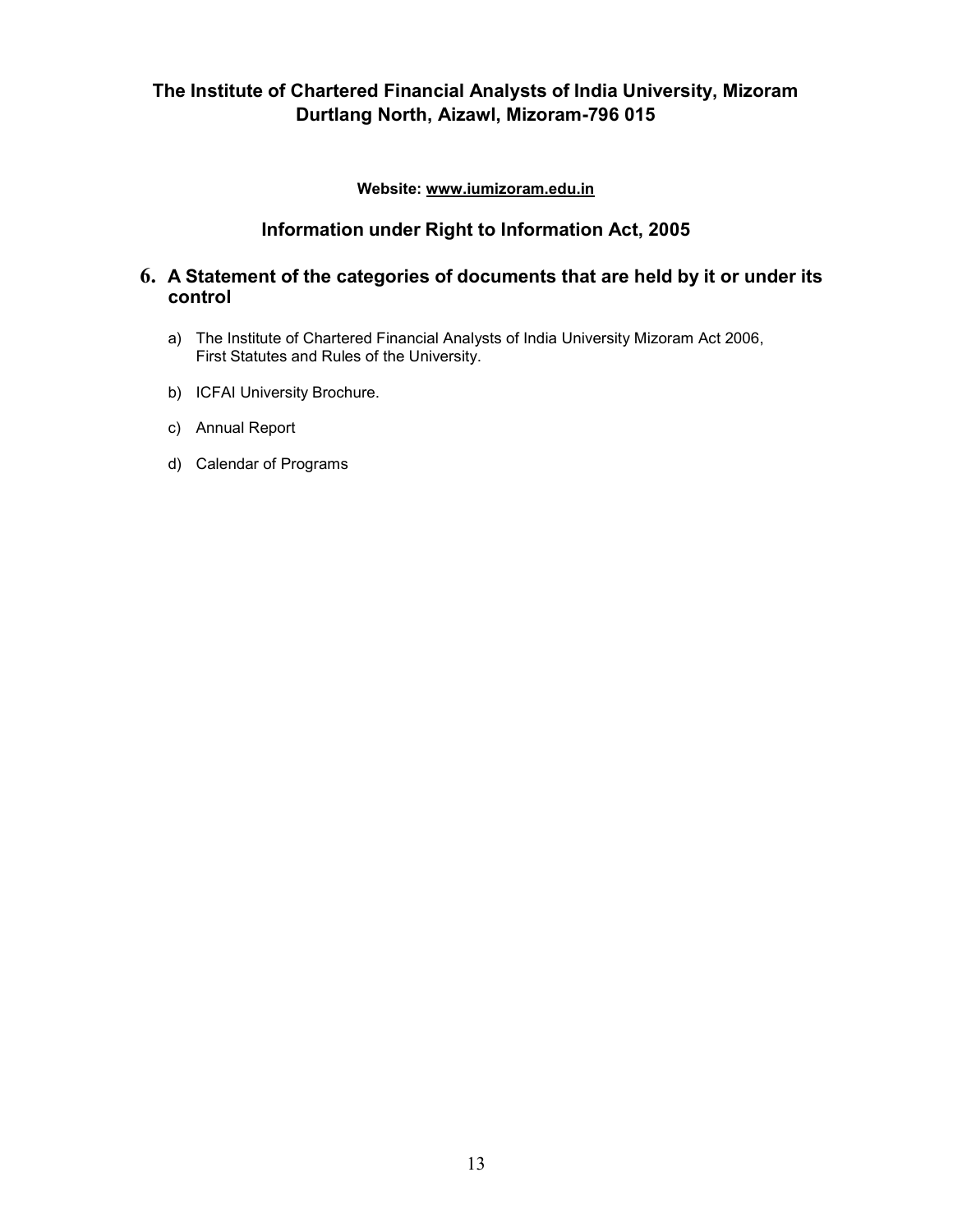Website: www.iumizoram.edu.in

## Information under Right to Information Act, 2005

### 7. Particulars of any arrangements that exists for consultation with, or representation by, the members of the public in relation to the formulation of its policy or implementation thereof

The ICFAI University is a private self – financed University. It is functioning strictly in accordance with the provisions of the Act.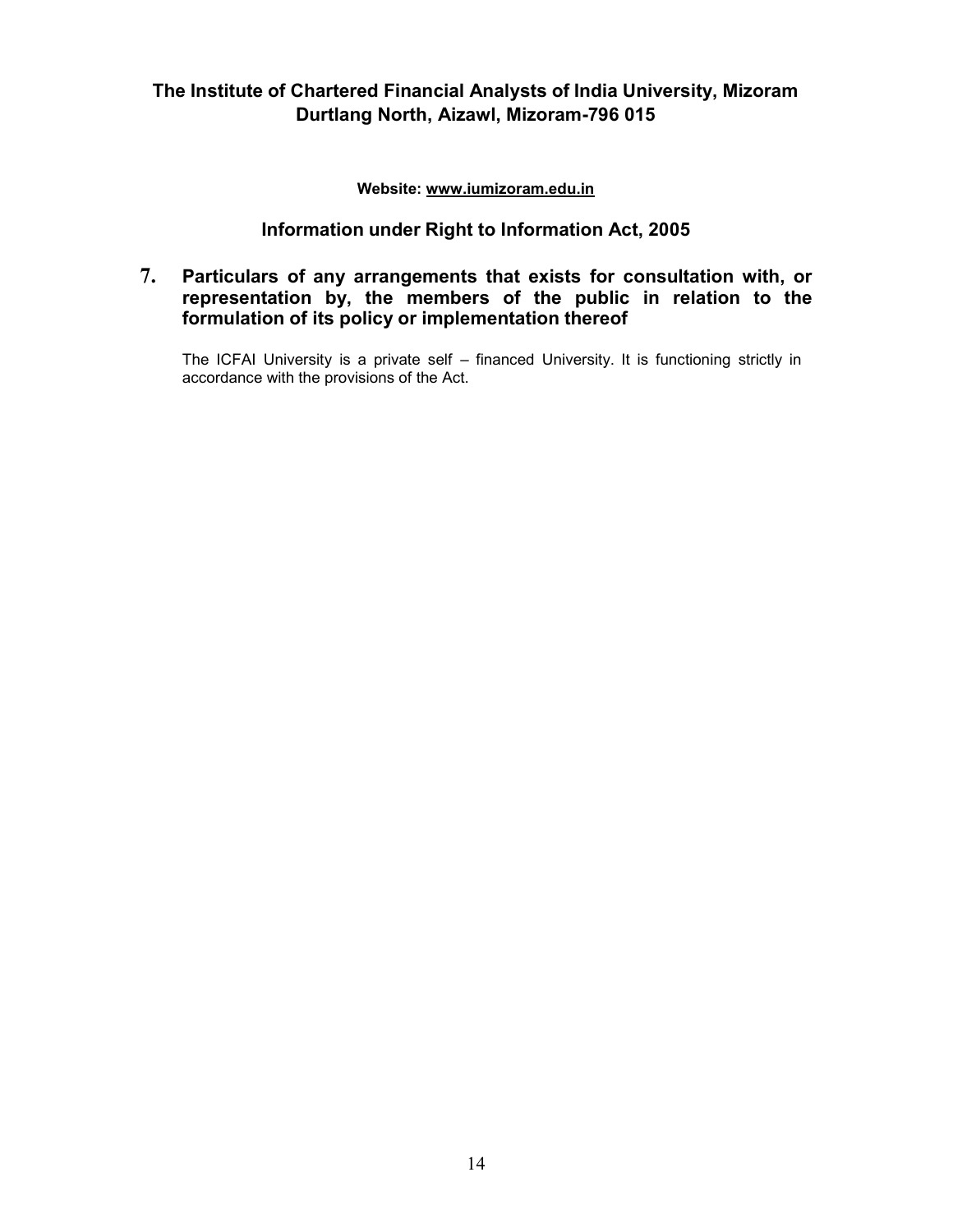Website: www.iumizoram.edu.in

## Information under Right to Information Act, 2005

8. A statement of the Boards, Councils, Committees and other bodies consisting of two more persons constituted as its part or for the purpose of its advice, and as to whether meetings of those boards, councils committee and other bodies are open to the public, or the minutes of such meetings are accessible for public.

#### Board of Governors

|                | <b>Name</b>                             | <b>Designations</b> |
|----------------|-----------------------------------------|---------------------|
|                | Prof J.P.Ramappa                        | The Chancellor      |
| $\overline{2}$ | Prof RP Vadhera                         | The Vice Chancellor |
| 3              | Dr David Lawmzuala                      | Registrar           |
| 4              | Dr. Y R Haragopal Reddy                 | Member              |
| 5              | Prof. J Mahender Reddy                  | Member              |
| 6              | Prof. R P Kaushik                       | Member              |
| 7              | Pu Lalmalsawma IAS (Retd), Former Chief | Member              |
|                | Secretary to the Government of Mizoram  |                     |

#### Board of Management

|                | Prof RP Vadhera, Vice Chancellor |
|----------------|----------------------------------|
| $\overline{2}$ | Dr David Lawmzuala, Registrar    |
| 3              | Prof. Biplab Halder              |
| 4              | Mr. R Prasad                     |
| 5              | Mr. K Sudhakar Rao               |
| 6              | Mr Vivek Phadke                  |
| 7              | Dr. P Venkateshwarlu             |
| 8              | Prof Lianzela                    |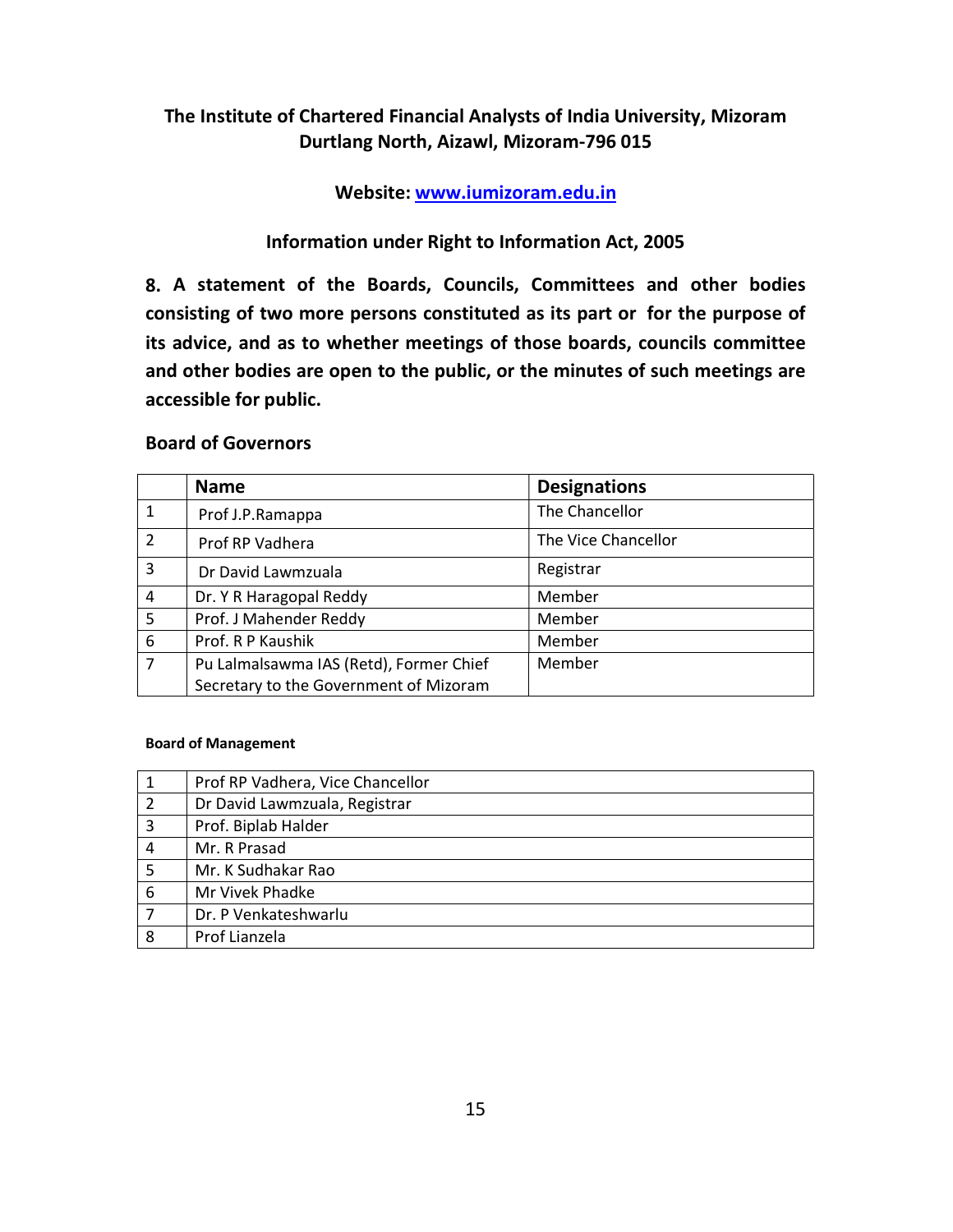#### Academic Council

|   | Prof RP Vadhera, Vice Chancellor                                             |
|---|------------------------------------------------------------------------------|
| 2 | Dr David Lawmzuala, Registrar                                                |
|   | Mr. Nongamba Ningthemcha, Senior Lecturer                                    |
| 4 | Dr Lalthanpuii Sailo, Academic Coordinator % HoD Dept of History             |
|   | Dr C Lalrammuana, Deputy Controller of Exam                                  |
| 6 | Mr Surajit Sen, Faculty Member, ICFAI University Meghalaya                   |
|   | Dr Samuel L Dingliana, Chief Operation Officer, Zoram Mega Food Park Pvt Ltd |

#### Finance Committee

| Prof RP Vadhera, Vice-Chancellor |
|----------------------------------|
| Dr David Lawmzuala, Registrar    |
| Mr. A Karunakar, Finance Officer |
| Mrs. P Varija                    |

The meeting of the board of Governors Board of Managements, Academic Council, and Finance committee are not open for publics Hon'ble members of those committees only attend the meetings. The minutes of such meetings are not accessible they are circulated among the members only.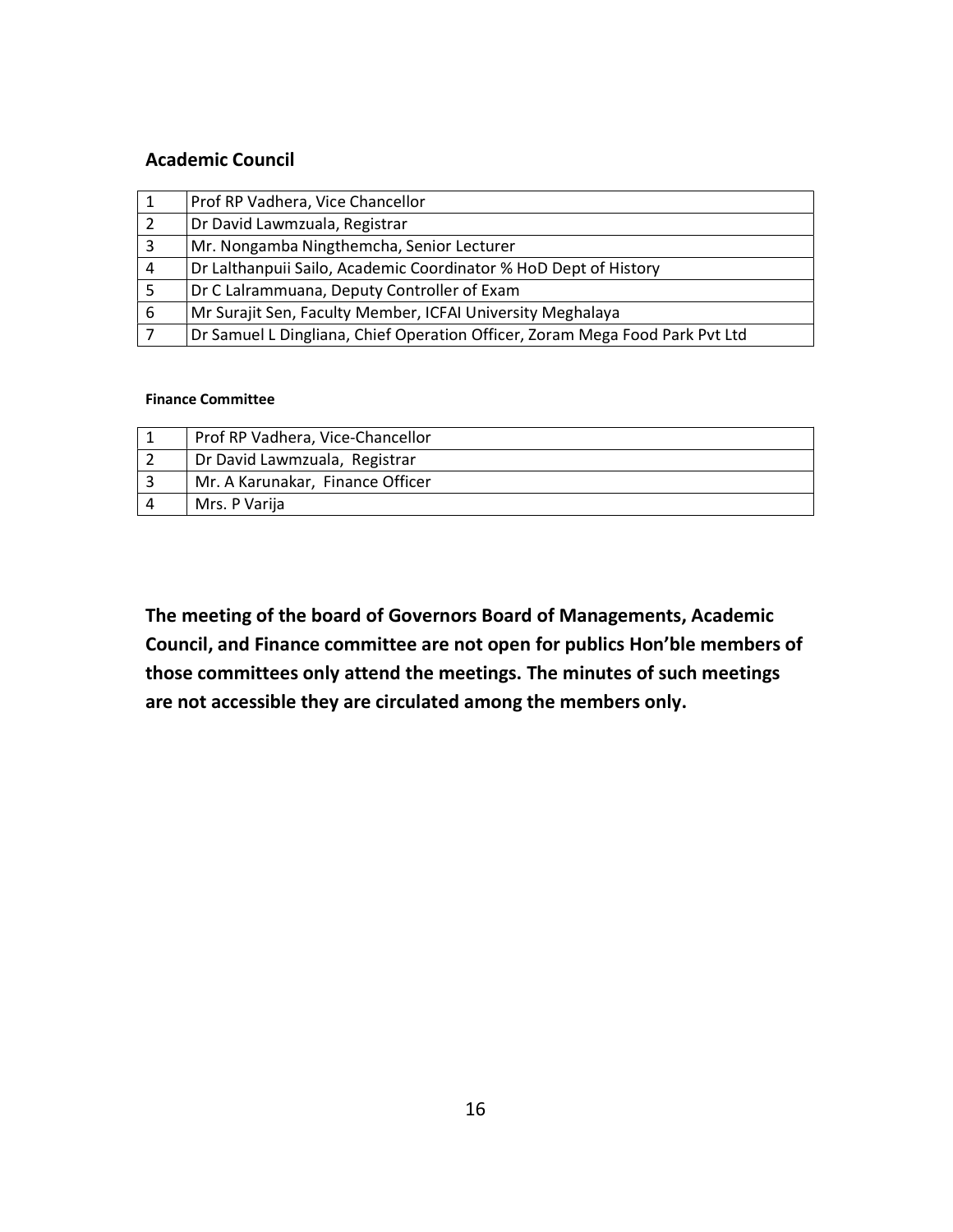Website: www.iumizoram.edu.in

# Information under Right to Information Act, 2005

# 9. A Directory of Officers and Employees

https://www.iumizoram.edu.in/faculty-resources.html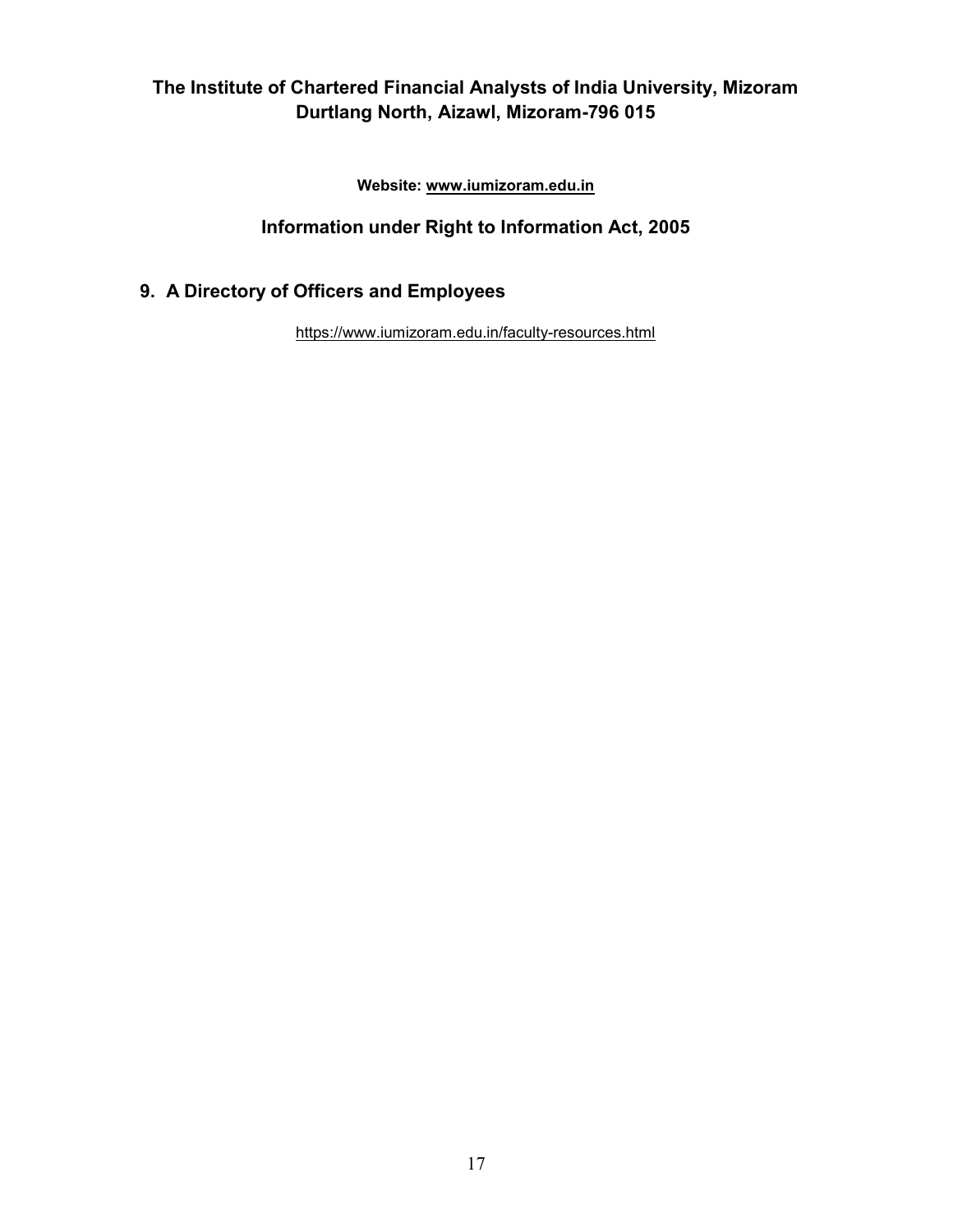Website: www.iumizoram.edu.in

#### Information under Right to Information Act, 2005

#### 10. The Monthly remuneration received by each of its officers and employees, including the system of compensation as provided in its regulations.

The pay scales of the various teaching and non teaching staff are in accordance with UGC guidelines / norms.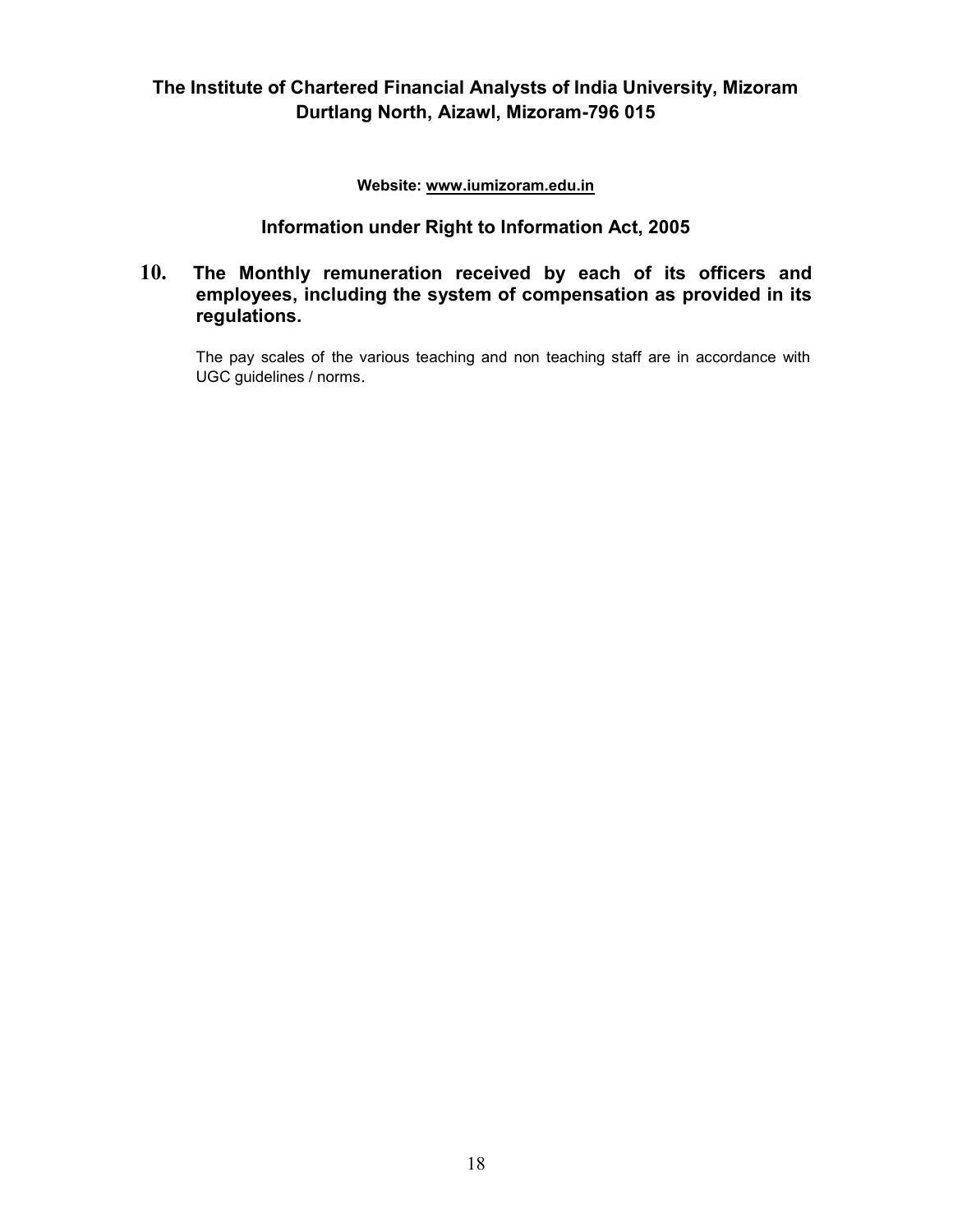Website: www.iumizoram.edu.in

# Information under Right to Information Act, 2005

# 11. The budget allocated to each of its agency, indicating the particulars of all plans, proposed expenditures and reports on disbursements made;

The ICFAI University is a self-financed statutory authority which avails no grants either from the State or the Central Government. The University has no agencies.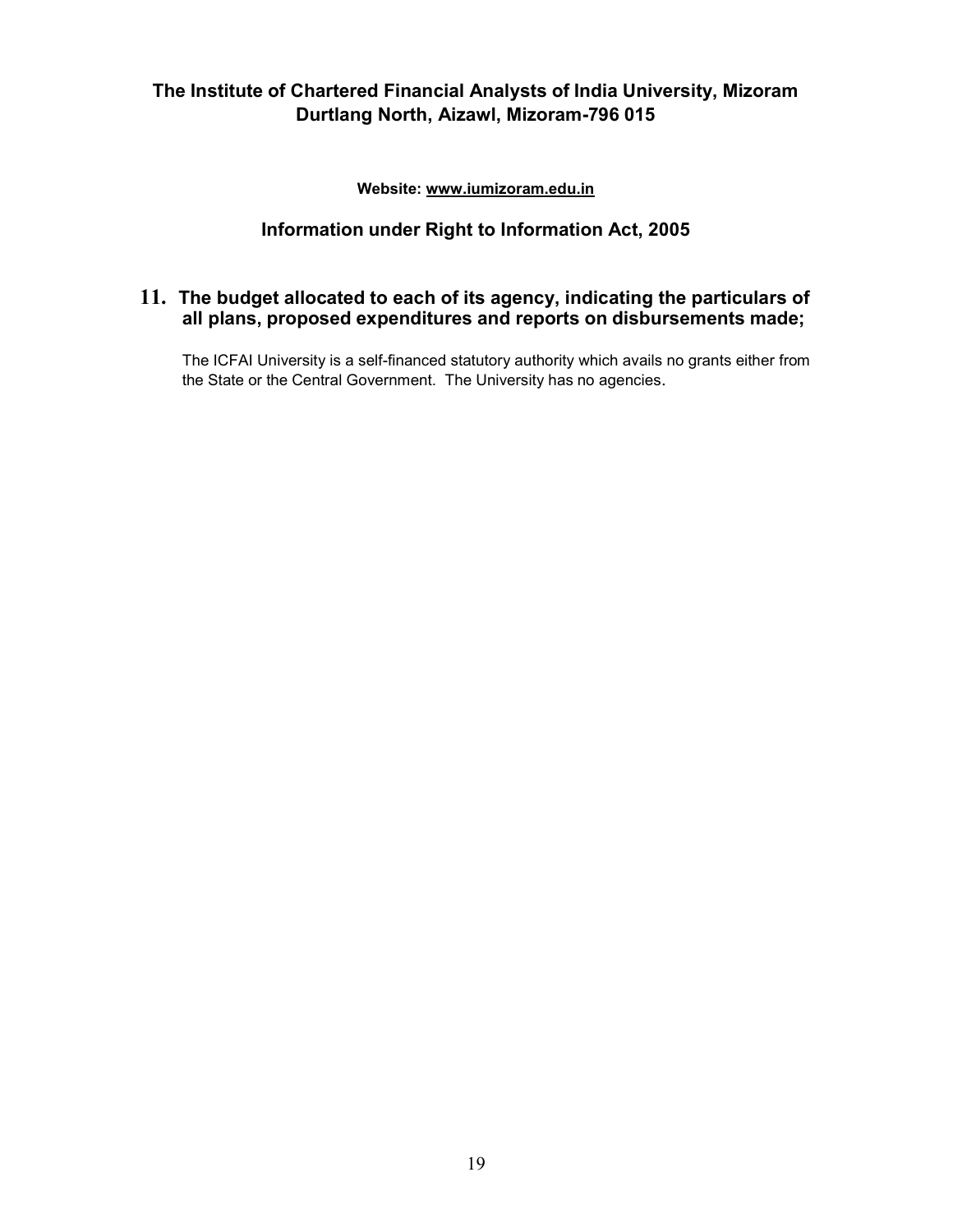Website: www.iumizoram.edu.in

# Information under Right to Information Act, 2005

## 12. The manner of execution of subsidy programs, including the amounts allocated and the details of beneficiaries of such programs;

The ICFAI University is a private self financed University and no subsidies are received or executed by the University.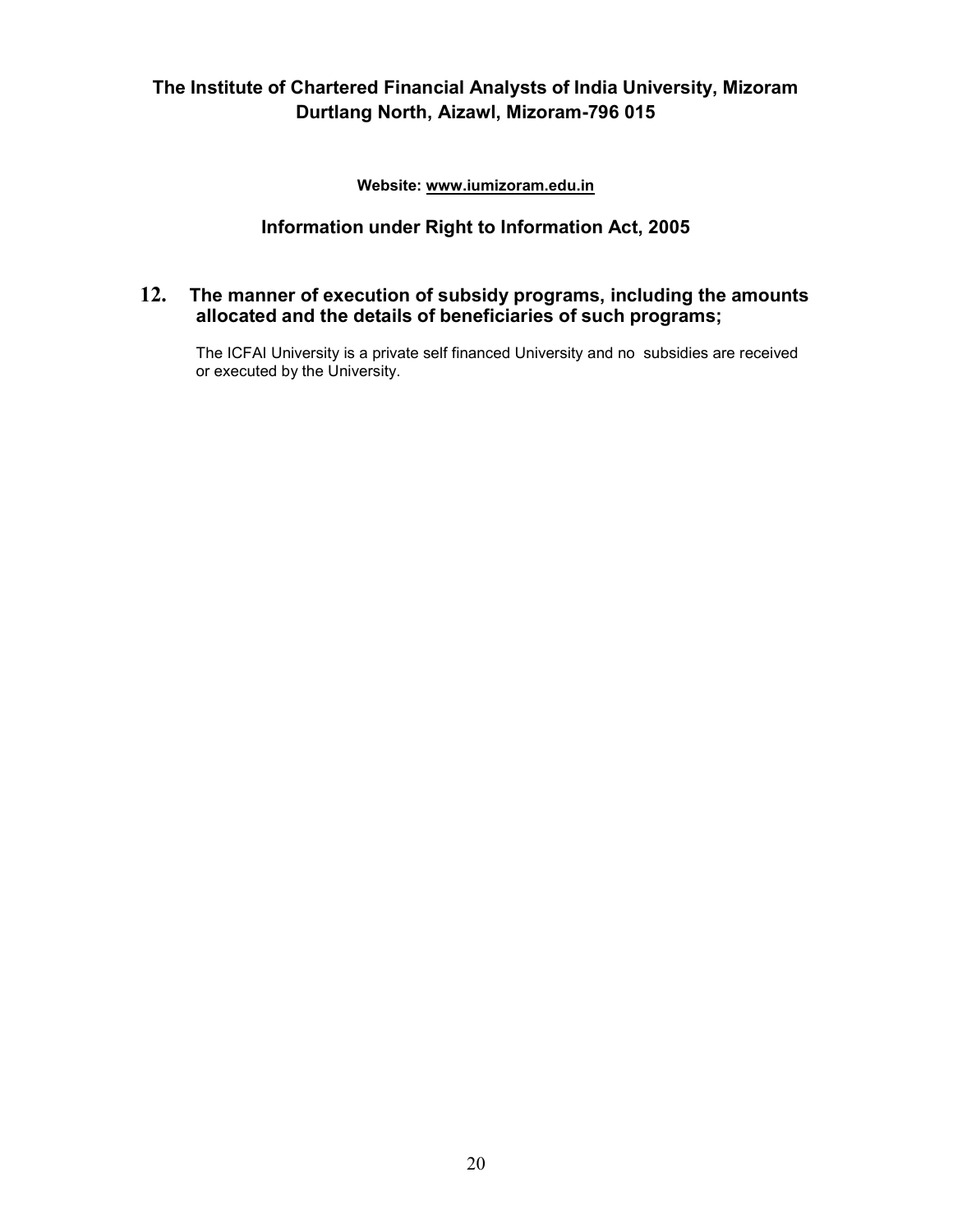#### Website: www.iumizoram.edu.in

#### Information under Right to Information Act, 2005

#### 13. Particulars of recipients of concessions, permits or authorizations granted by it;

#### Scholarships:

Rules and regulations for Financial Assistance

- i. The Registrar shall cause the rules for the fixation of fee and rules for the grant of scholarships to be made, and present the same for approval of the Board of Governors at the earliest opportunity.
- ii. The Finance Committee may decide on the fee payable for each of the programs of the University and the grant of scholarships, keeping in view the recommendations of the Academic Council and the Rules framed for the purpose.

The provisions in the First Statutes shall apply to the students who are distinctly meritorious in their specific streams.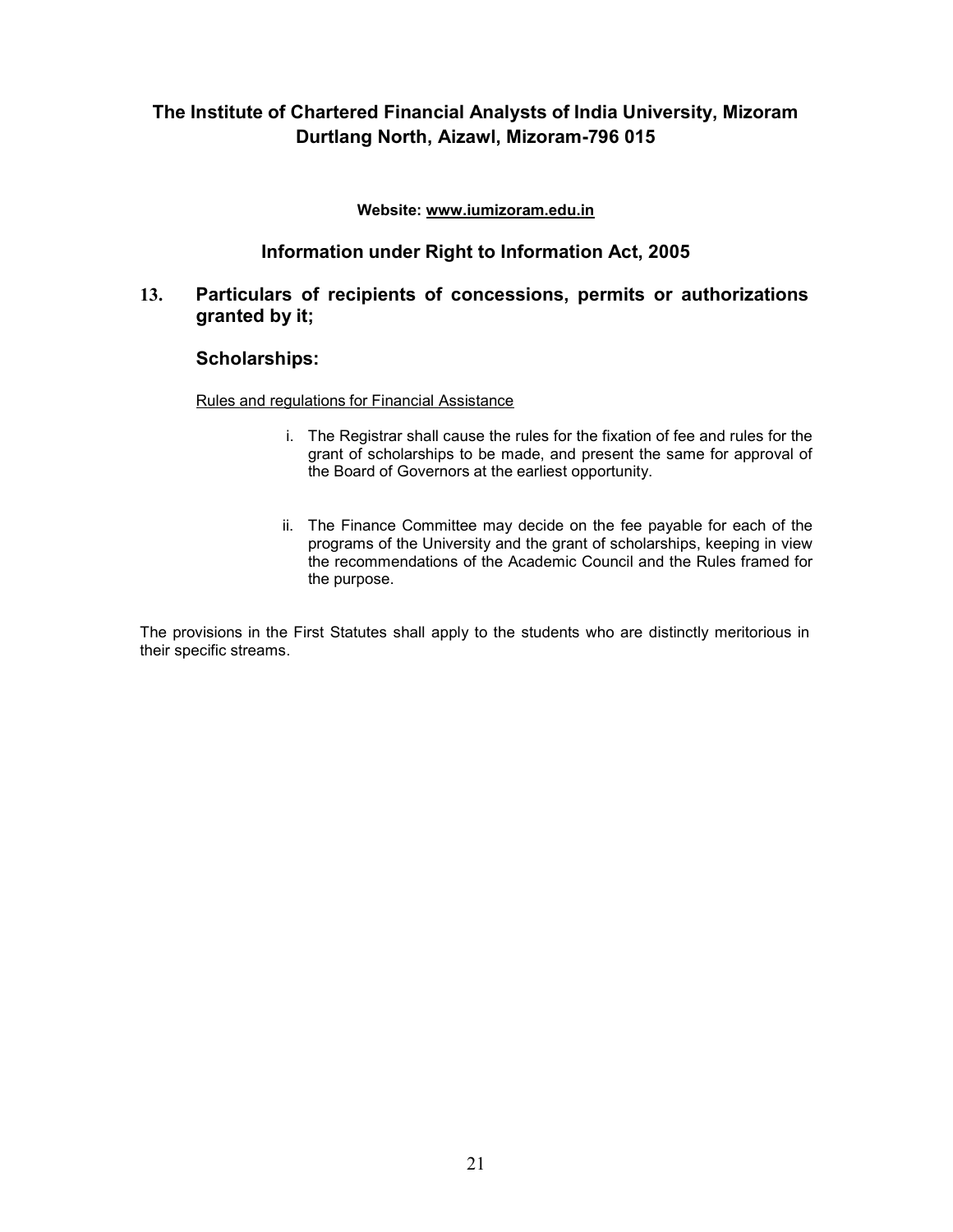Website: www.iumizoram.edu.in

# Information under Right to Information Act, 2005

## 14. Details in respect of the information, available to or held by it, reduced in an electronic form;

All relevant information about the University activities is available on the website.

www.iumizoram.edu.in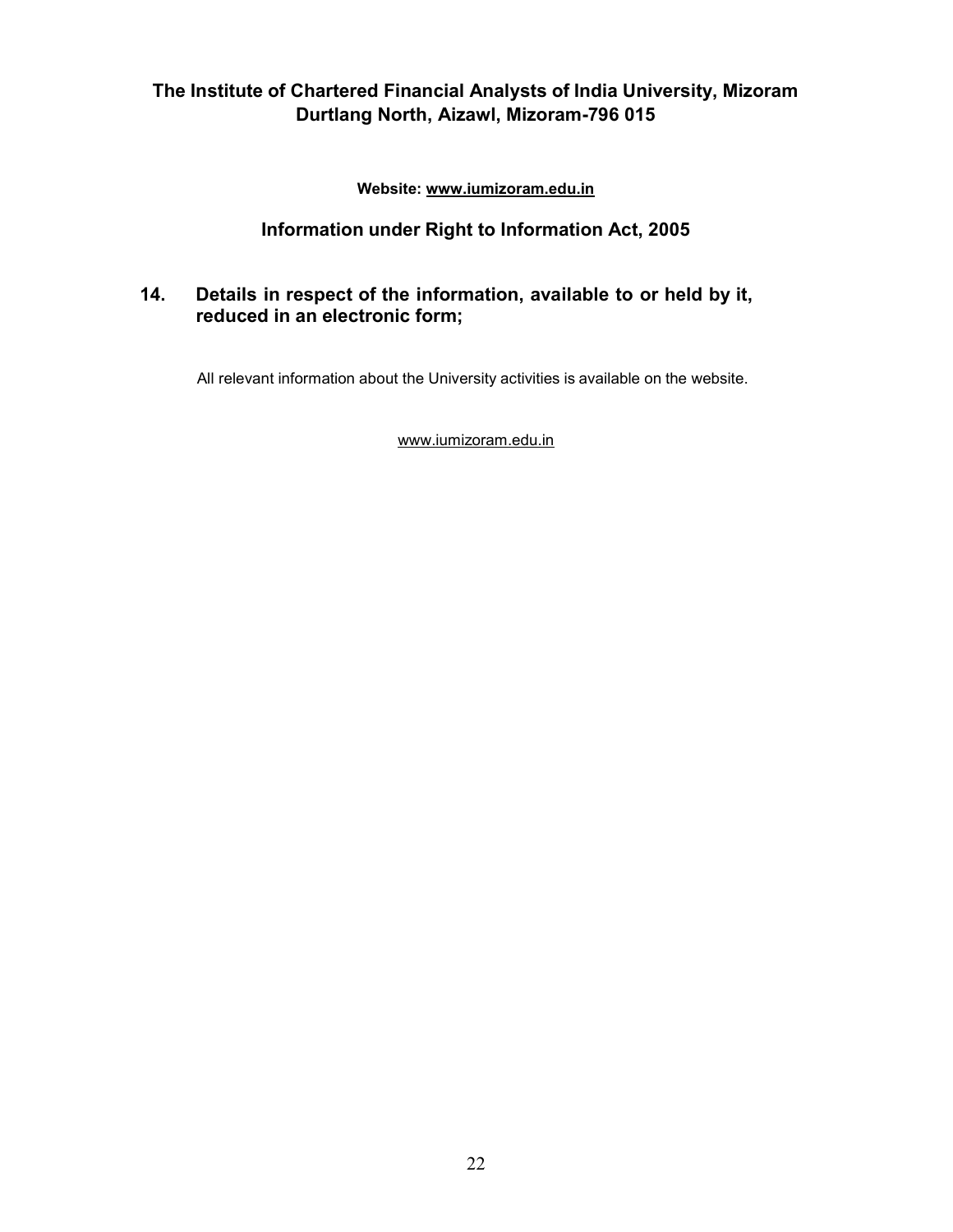#### Website: www.iumizoram.edu.in

## Information under Right to Information Act, 2005

## 15. The particulars of facilities available to citizens for obtaining information, including the working hours of a library or reading room, if maintained for public use;

Information about the University is available at www.iumizoram.edu.in for public.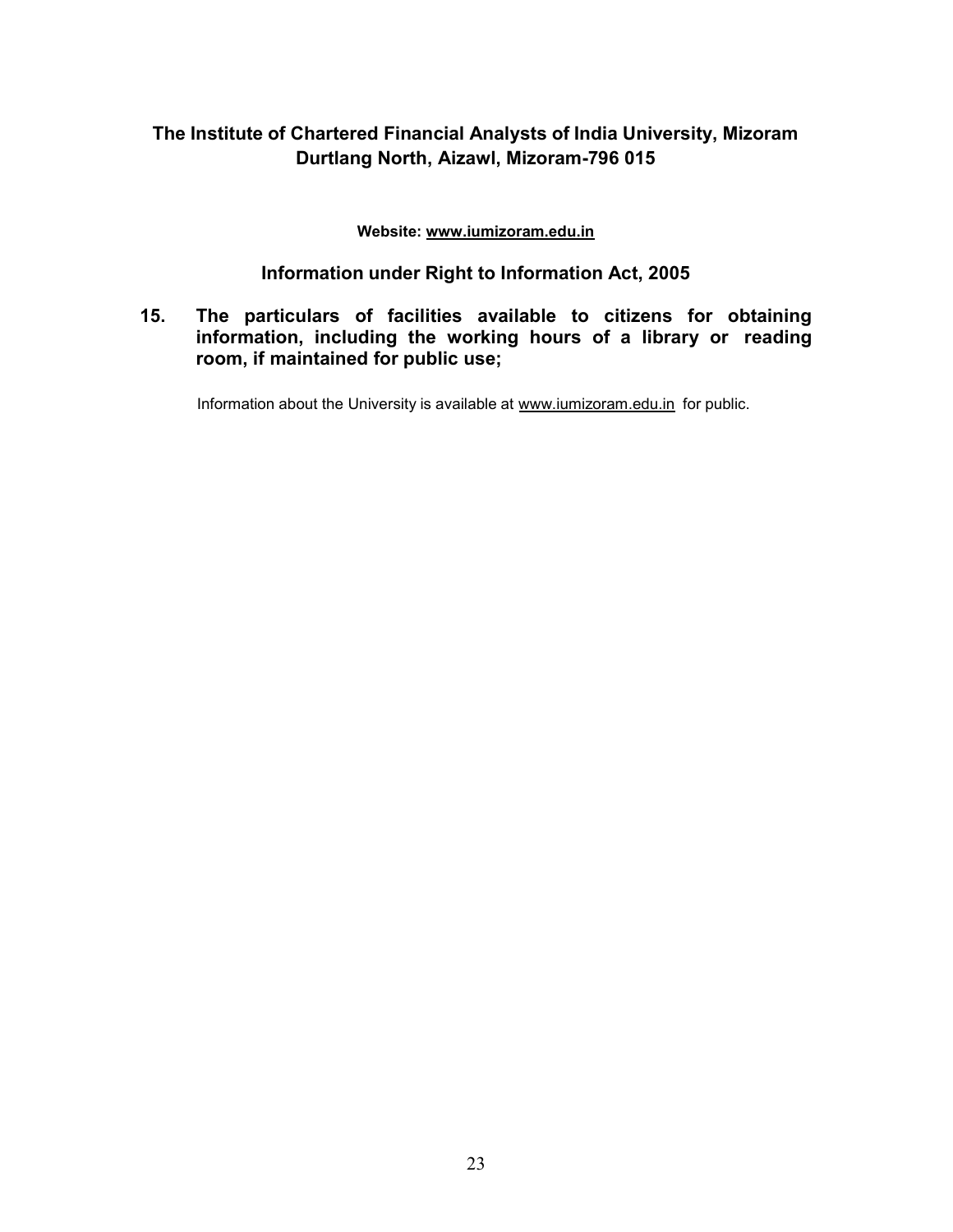Website: www.iumizoram.edu.in

## Information under Right to Information Act, 2005

16. The names, designations and other particulars of the Public Information Officers;

https://www.iumizoram.edu.in/rti-act-2005.html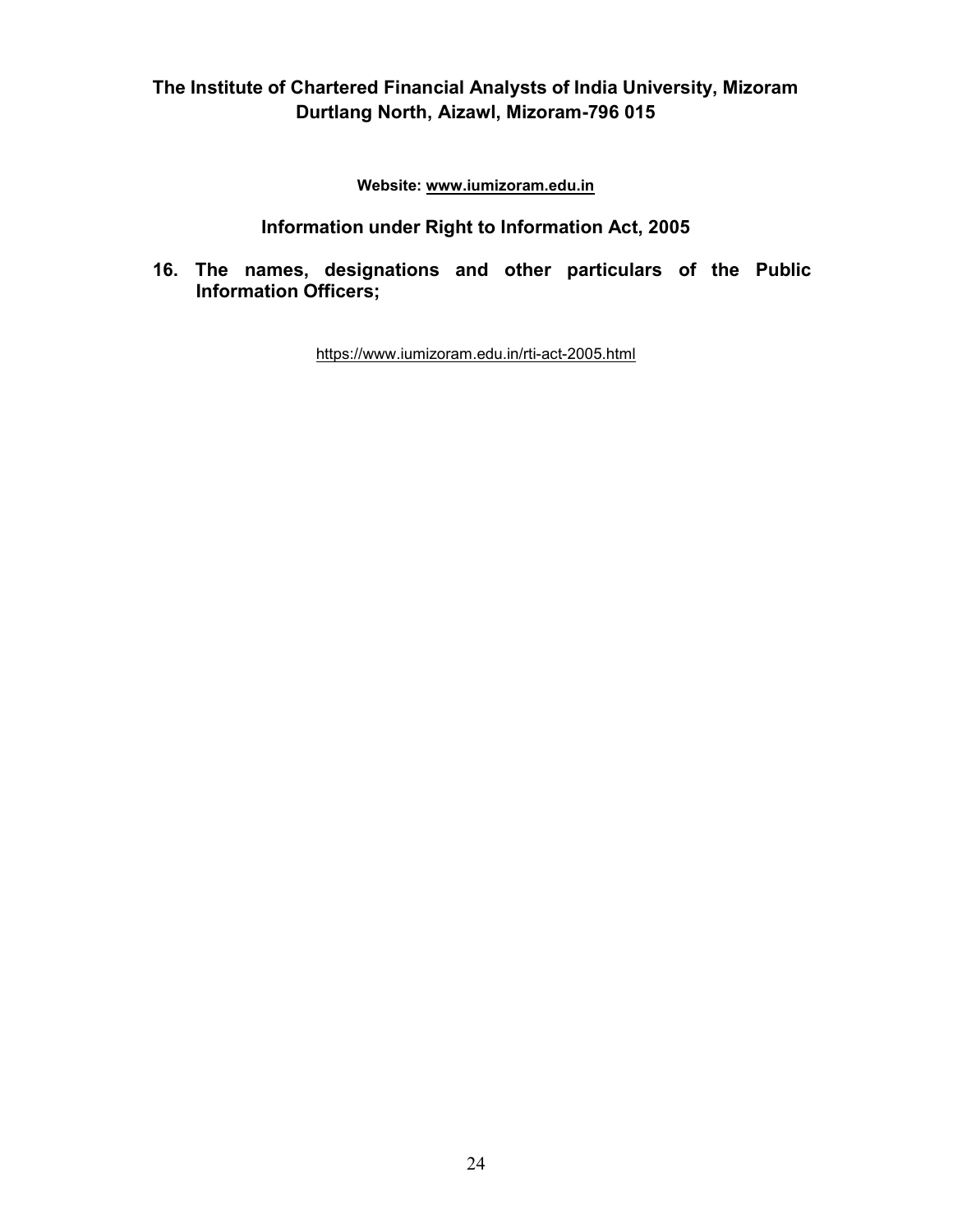Website: www.iumizoram.edu.in

## Information under Right to Information Act, 2005

## 17. Such other information as may be prescribed and thereafter update these publications every year

Information often required by students, staff and citizens are available on the website of the University:

#### www.iumizoram.edu.in